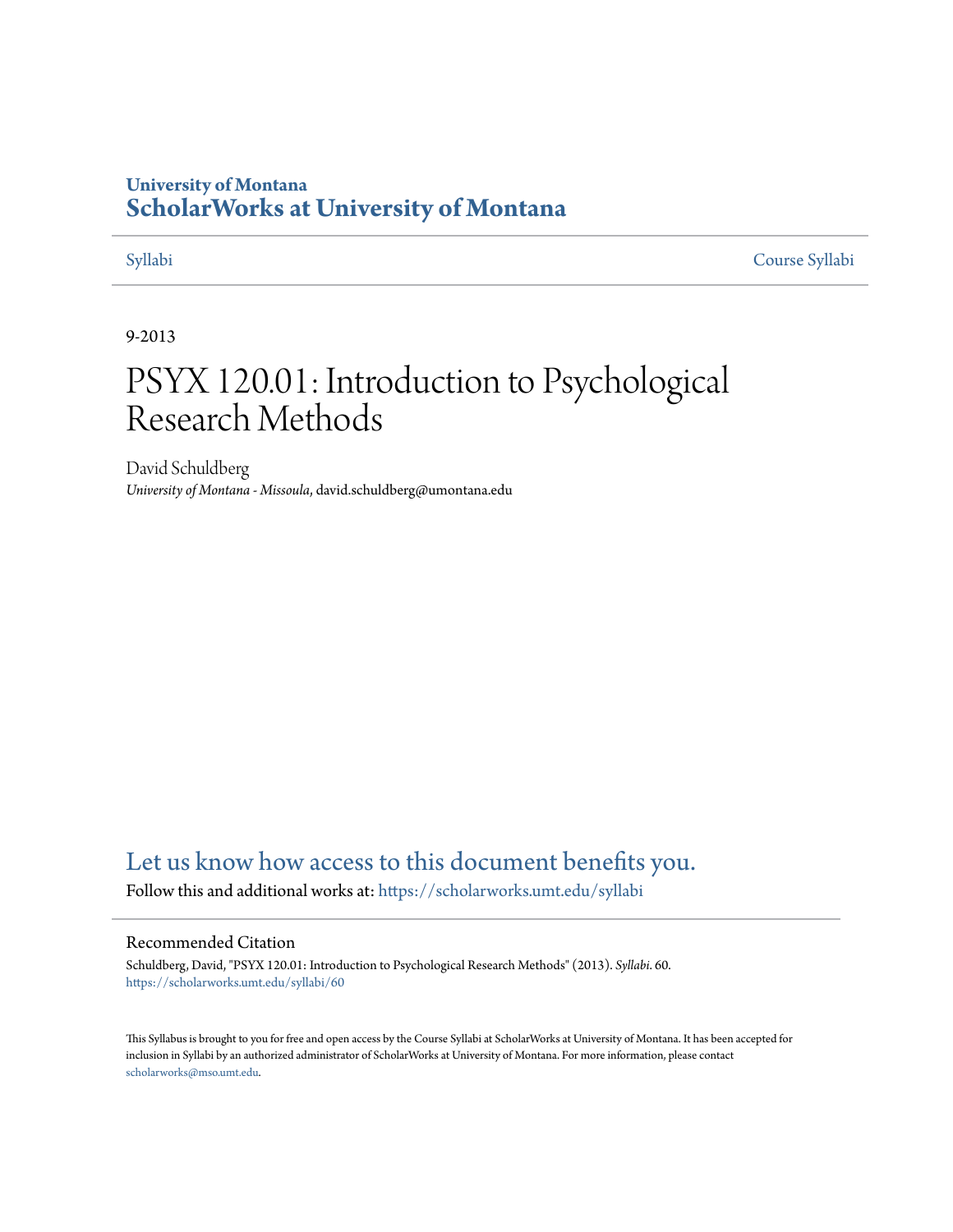# **Psyx 120 (01) Fall, 2013 Syllabus**

**Course:** Introduction to Psychological Research Methods, Psychology **120,** Section **01 Time:** Tuesday - Thursday, 12:40-2, Social Sciences 356 **Course Instructor:** Dr. David Schuldberg **Phone and voice mail:** x4183 **Office:** Skaggs Building (SB) **206 Psychology Office:** SB 143 **e-mail:** david.schuldberg@umontana.edu **Office Hours:** TBA **Professor's website:** http://psychweb.psy.umt.edu/www/facultyDetails.aspx?id=714

#### **Textbook website (contains useful study aids):**

http://www.cengagebrain.com/shop/en/US/storefront/US;CMGTJSESSIONID=JOJCQd5Kk1t2h4 HXSrF1rfFIP5K1qL2GLJclQPWBNLGvLgBW1pxZI-1473922472!1534167909?cmd=catProductDetail&entrvPoint=storefront&cid=APL1&cid=APL1& ISBN=9781111350741&messageType=catProductDetail

**Moodle on-line system:** Course announcements and additional class materials will be posted on the Moodle site (http://umonline.umt.edu/).

Make sure to use your official UM e-mail address with this system. You will need to have and use a university e-mail address and to check it regularly.

**Moodle information:** http://umonline.umt.edu/

**IT Central Help Desk:** 243-4357 (8am-5pm); http://www.umt.edu/it/support/default.php; italk@umontana.edu

**Required Text:** *Research Methods in Psychology,* Elmes, Kantowitz, & Roediger **(8th or 9th edition).** Available at for purchase at the UC bookstore and on-line, and on Mansfield reserve. (This syllabus and the course have been set up so that you can use any of these two editions of the text. Instructions for using each edition are provided in class.)

> The ISBN-10 numbers for these two editions of the text are as follows: 8<sup>th</sup>, 0534609767; **9th: 1111350744.**

**Exams:** There will be 3 midterm exams and a comprehensive final exam. All of the exams are worth 60 points and consist of 30 multiple choice or true/false items (1 point each) and 2 short answer essay questions (15 points each).

> The lowest exam score of the 4 exams (including the final) will automatically be dropped and the three highest exam scores used for the calculation of your final grade. Both lecture and book material will be covered on each exam. The final examination is optional; if you are satisfied with your grade based on the three midterms, you need not take the final. However, a 5 raw point bonus will be added to your grade for simply taking the final.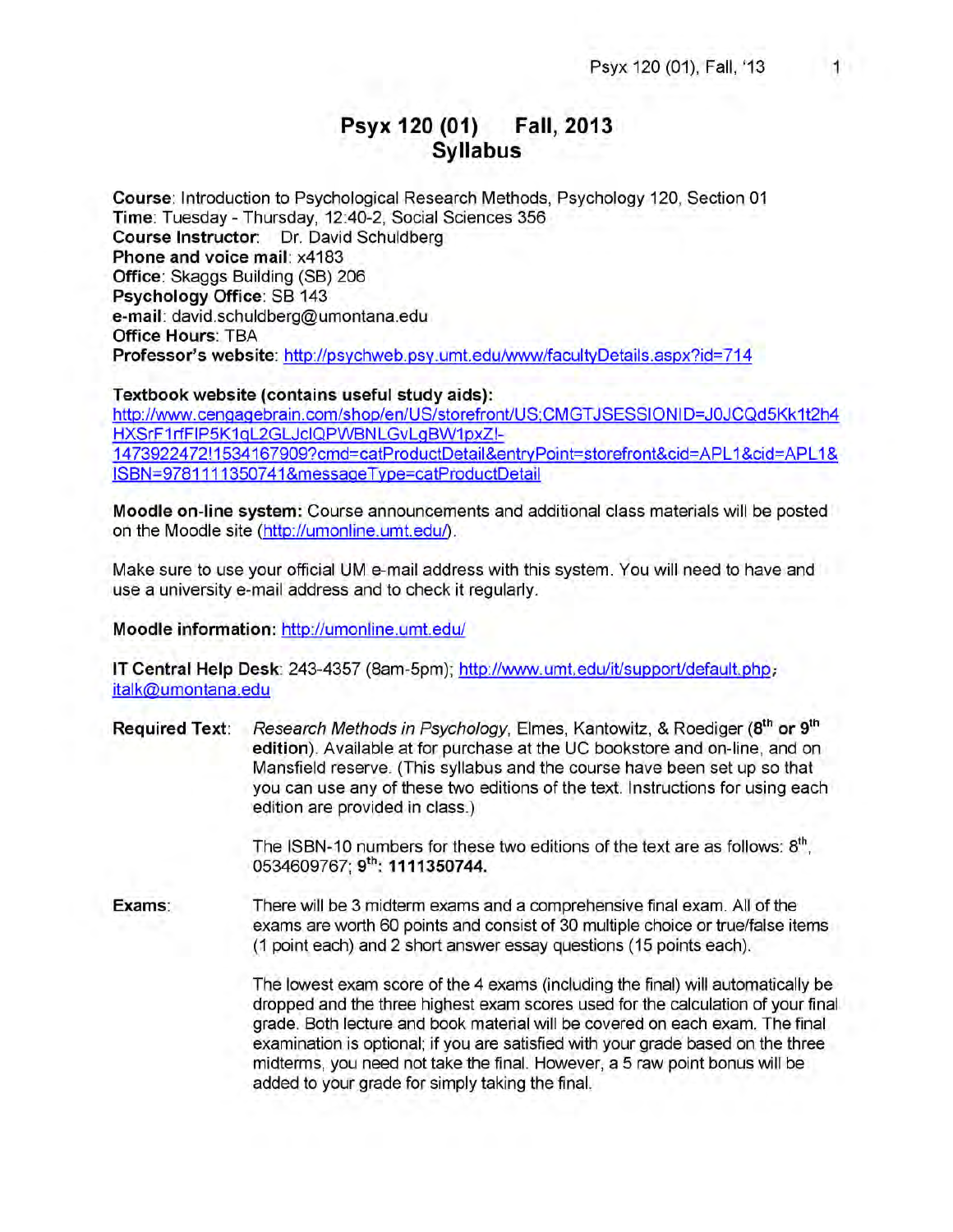There is also a class project, worth 30 points.

Finally, a number of extra, bonus points will be awarded for attendance and inclass activities.

There are no make-up examinations for individual exams except in cases of true, documentable emergencies. Arrangements to miss an exam must be made before the time of the exam (for example, by leaving a message at x4183 or sending an e-mail).

**Other requirements:** Attendance in class is required; please come to class on time and stay for the entire period. Make sure cell phones and pagers are turned off (or set to vibrate) during class. In general, students need to attend class regularly in order to do well in this class.

**Grade Scale:** The grading in this class uses plus and minus grades. Note that a grade of C or better is needed for required Psychology courses. For this reason, the course will not be using the "C-" grade.

There are 210 total raw points possible (not including bonus for taking final or other bonus points); percentages break down into letter grades as follows:

|                | Grade Percentage $\geq$ | Points for GPA |
|----------------|-------------------------|----------------|
|                |                         | computation    |
|                | 93                      | 4.0            |
|                | 90                      | 3.7            |
|                | 87                      | 3.3            |
|                | 83                      | 3.0            |
|                | 80                      | 2.7            |
| $\mathsf{C}^+$ |                         | 2.3            |
|                |                         | 2.0            |
| $\overline{D}$ |                         | 1.0            |
| Ē              | 59 or lower             |                |

#### **Course Objectives:**

*One of the goals of the course is to help the student understand how psychology fits into the larger enterprise of science. We will start with an examination of some of the important characteristics of science: induction and deduction, the importance of theories, the necessity for empirical observations, and the social aspect of science.*

*We will consider the main methods that psychologists use to gain information about psychological concerns. We will discuss the experimental method, the correlational (relational) method, and some quasi-experimental methods. You will be expected to know the advantages and disadvantages of each method. A technical vocabulary goes with each, and you will be expected to be very well acquainted with the meaning of these terms. Concepts such as internal and external validity, independent and dependent variables, and confounding are used all the time in psychological research, and an understanding of the meaning of the words and how they are applied is essential.*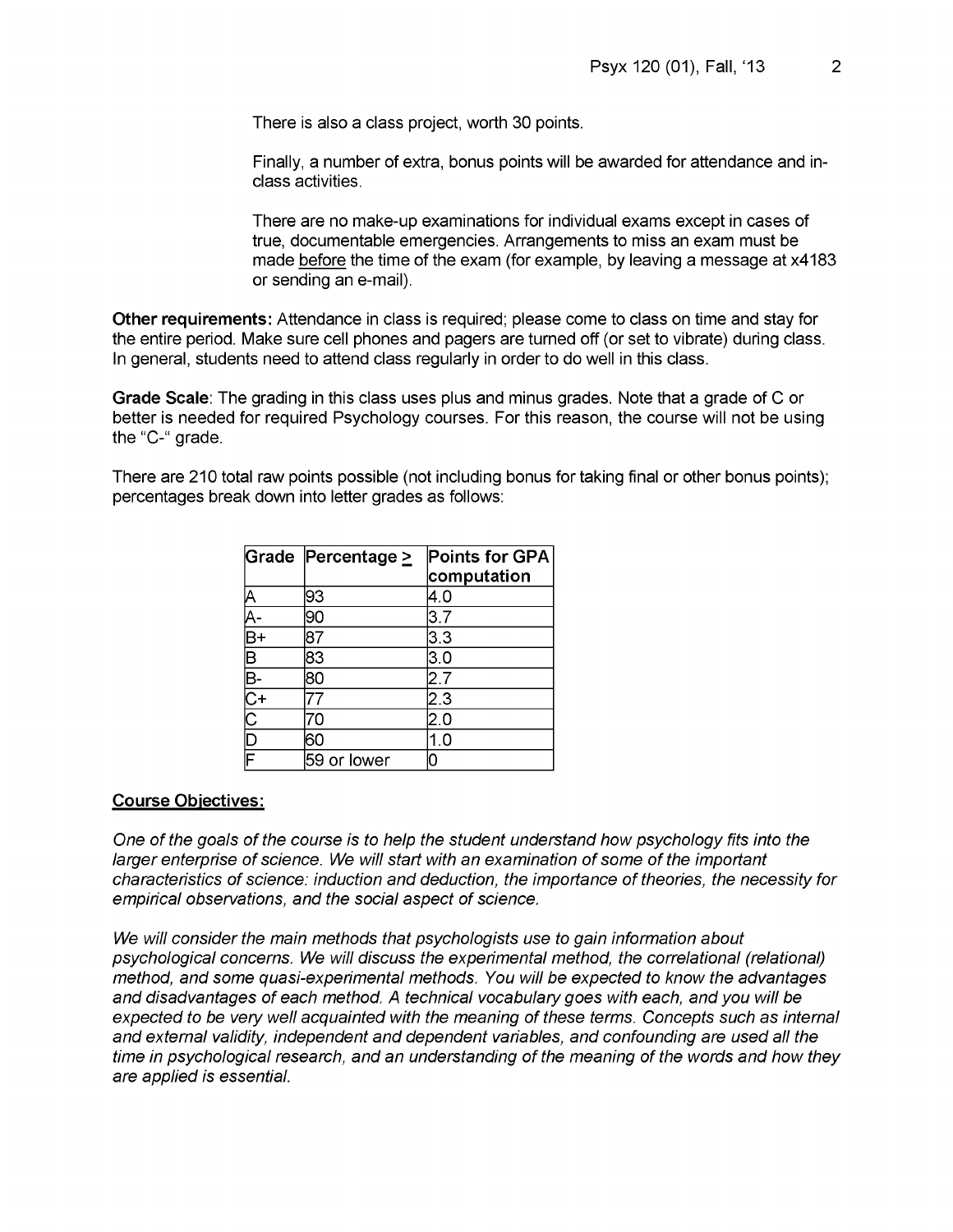*Three widely used experimental designs will be discussed; the between-subjects, the within subjects, and mixed designs. The course will also cover "complex" (multi-factorial) designs. You will be expected to be familiar with the characteristics of each and their advantages and disadvantages. You will be expected to be able to construct a graph that represents data in a meaningful way and to know how to interpret graphs of data from both single variable and factorial experiments.*

*Statistics are an integral part of the research process and you will be exposed to the very basics of descriptive and inferential statistics. Since this is not a course in statistics, you will not be required to memorize formulae or computed values. But you will be expected to know what these statistical tools do for us and how they help us make rational decisions about data.*

*Most of the course will be devoted to how to do psychological research, but an equally important question is whether to do the research. Is this research ethical? We will consider ethical issues in research toward the middle of the semester.*

*Your mastery of the topics described above will be assessed on tests using a multiple-choice and short-answer format. The questions will tap you knowledge of the meaning of technical terms and your ability to apply these terms in particular situations.*

#### **Reading and Exam Schedule:**

| Dates and Readings                                           | <b>Eighth</b><br><b>Edition</b> | Ninth<br><b>Edition</b> |
|--------------------------------------------------------------|---------------------------------|-------------------------|
|                                                              |                                 |                         |
| Week 1. August 27, 29.<br>Overview of psychological research | Chapter 1                       | Chapter 1               |
|                                                              |                                 |                         |

*Objectives:*

*1) To understand the contributions of research to scientific understanding. 2) To be able to recognize testable hypotheses, as well as beliefs that cannot be tested empirically. 3) To be introduced to basic processes, pitfalls, and precautions in conducting research.*

| Week 2. September 3, 5 (Sept. 2 Labor Day). | Chapter 2 | $\vert$ Chapter 2 |
|---------------------------------------------|-----------|-------------------|
| <b>Explanation in scientific psychology</b> |           |                   |

*Objectives:*

*1) To define the basic "scientific method," and the development*

*of scientific theories or hypotheses.*

*2) To describe the roles of induction and deduction in the*

*progression of scientific knowledge.*

*3) To be able to recognize and define intervening variables and understand their function.*

*4) To understand and criticize criteria for a "good" scientific theory.*

*5) To be able to define basic and applied forms of research.*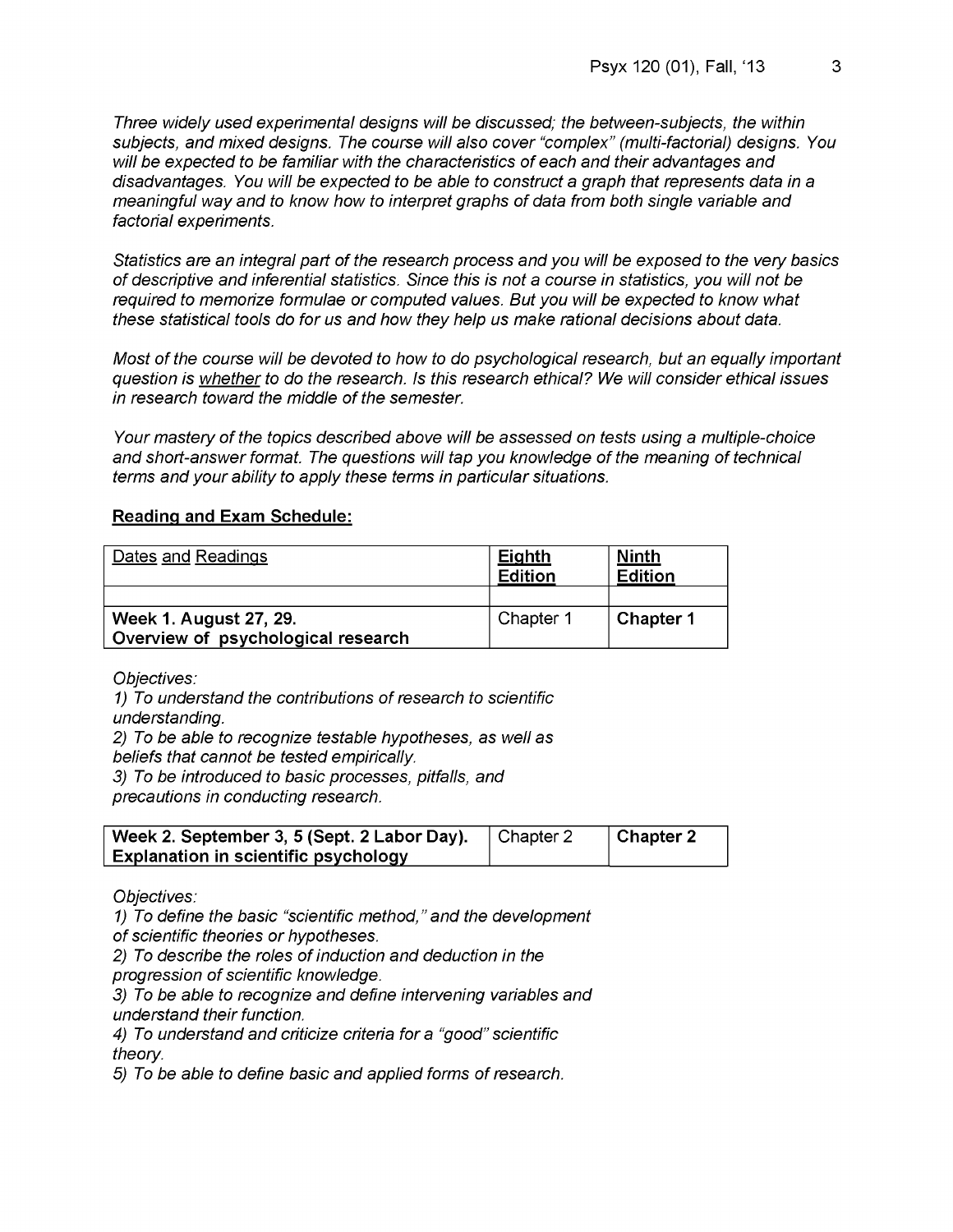| Dates and Readings                         | <b>Eighth</b><br><b>Edition</b> | <b>Ninth</b><br><b>Edition</b> |
|--------------------------------------------|---------------------------------|--------------------------------|
| Week 3. September 10, 12. Exploring the    | Chapter 3 &                     | Chapter 3 &                    |
| literature of psychology, and beginning of | beginning of                    | beginning of                   |
| Observations in psychological research     | Chapter 4                       | Chapter 5                      |

- *1) To know basic strategies and procedures for searching the social science literature.*
- *2) To understand the basic sections of a scientific article and*

*to know how to approach and criticize these sections.*

| Week 4. September 17, 19. Finish       | Finish    | ∣ Finish          |
|----------------------------------------|-----------|-------------------|
| Observations in psychological research | Chapter 4 | $\vert$ Chapter 5 |

- 1) *To be able to describe basic types of observational research and the strengths and weaknesses of each.*
- 2) *To be able to define reliability and validity of psychological observations.*
- 3) *To understand basic principles of sampling, as well as pitfalls in obtaining an adequate sample*
- 4) *To understand basic sources of error in observational and survey research, including forms of response bias, as well as procedures for addressing such sources of error.*

| Week 5. September 24 - 26. Relational<br>research (First midterm is this week) | Chapter 5 | $\vert$ Chapter 6 |
|--------------------------------------------------------------------------------|-----------|-------------------|
| Objectives:                                                                    |           |                   |

- *1) To be able to describe relational research, and the strengths and weaknesses of this kind of research.*
- *2) To be able to describe and illustrate the use of contingency tables in relational research, and to describe the use of the chi-squared test of independence.*
- *3) To be able to define and illustrate the use of the Pearson product-moment correlation coefficient.***\_\_\_\_\_\_\_\_\_\_\_\_\_\_\_\_\_**

| (Thursday): Exam I – September 26 | Exam I -- | ∣ Exam I --<br>$\vert$ Chapters 1- $\vert$ Chapters 1, 2,<br>3.5 |
|-----------------------------------|-----------|------------------------------------------------------------------|
|-----------------------------------|-----------|------------------------------------------------------------------|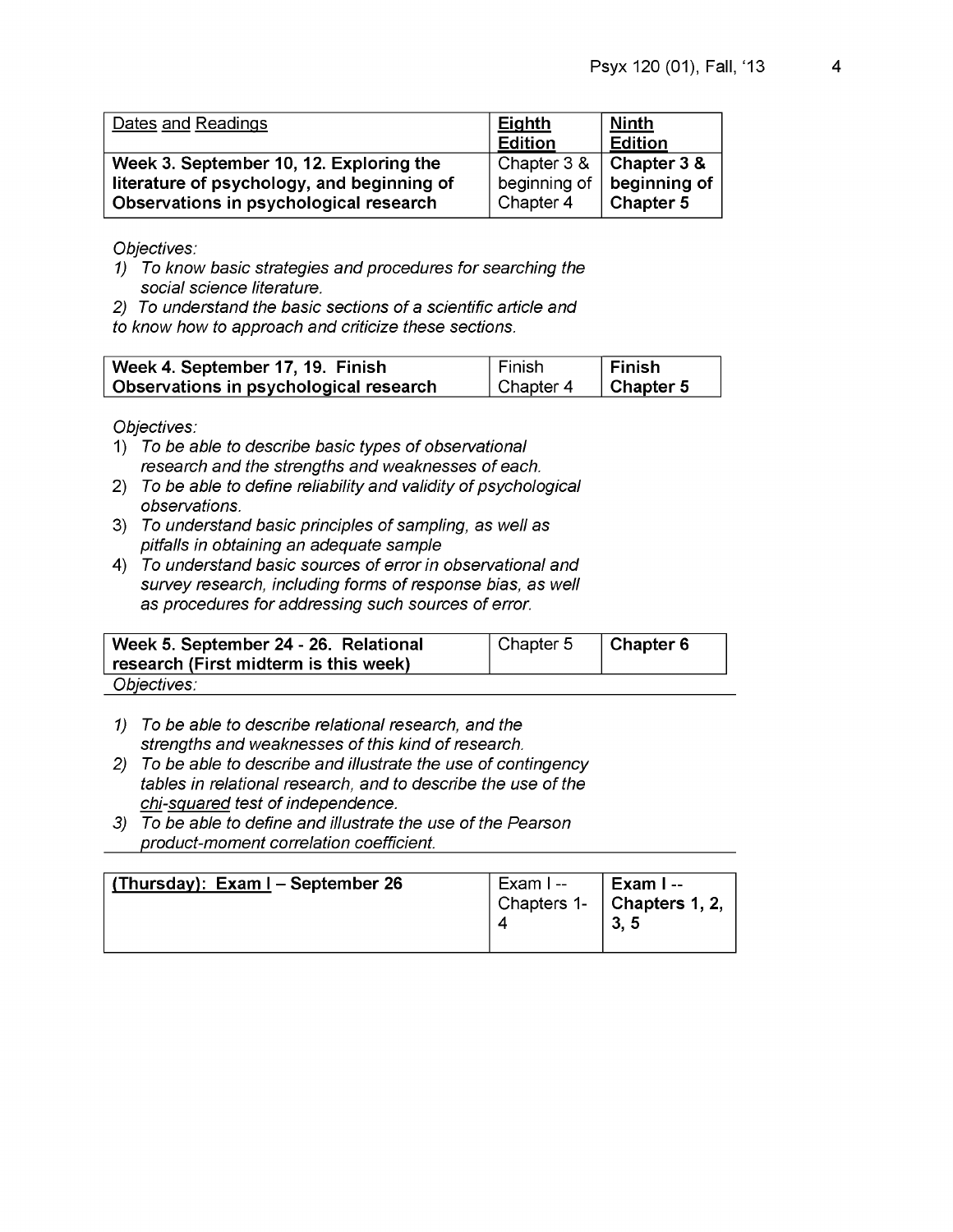| Dates and Readings                                 | <b>Eighth</b><br><b>Edition</b> | <b>Ninth</b><br>Edition |
|----------------------------------------------------|---------------------------------|-------------------------|
| Week 6. October 1, 3. Basics of<br>experimentation | Chapter 6                       | Chapter 7               |

- *1) To be able to define an experiment and describe the purposes and advantages of experimental research.*
- *2) To define "causality" and explain how an experiment attempts to test causal hypotheses.*
- *3j To know the three types of control used in a psychological experiment.*
- *4) To be able to design and criticize basic experimental designs.*
- *5) To define independent and dependent variables.*
- *6) To understand possible sources of spurious "null results."*
- *1) To understand the meaning of "internal validity," various threats to internal validity, and ways to reduce experimental error.*
- *8) To understand the concept of "external validity" and know about basic threats to the external validity of an experiment and relevant precautions.*

| Week 7. October 8, 10. Validity and reliability   Chapter 7 | Chapter 8 |
|-------------------------------------------------------------|-----------|
| in psychological research                                   |           |

*Objectives:*

- *1) To know the basic kinds of validity and reliability; to know the difference between validity and reliability*
- *2) To learn basic concepts of psychological measurement: Operationalization, and the assessment of the reliability and validity of a measure.*
- *3) To describe psychological measurement scales, including very basic techniques of psychophysical scaling.*
- *4) To describe forms of psychometric scaling, especially the use of Likert scales.*

## **Week 8. October 15, 17. Experimental design** | Chapter 8 | Chapter 9

- *1) To define and provide examples of basic between-subjects and within-subjects designs, and to describe strengths, weaknesses, and precautions relevant to each.*
- *2) To understand the terms "levels" and "treatments. "*
- *3j To understand the procedures and purposes of random assignment and matching in between-subject designs.*
- *4) To understand the necessity for and techniques for dealing with order effects in within-subjects designs.*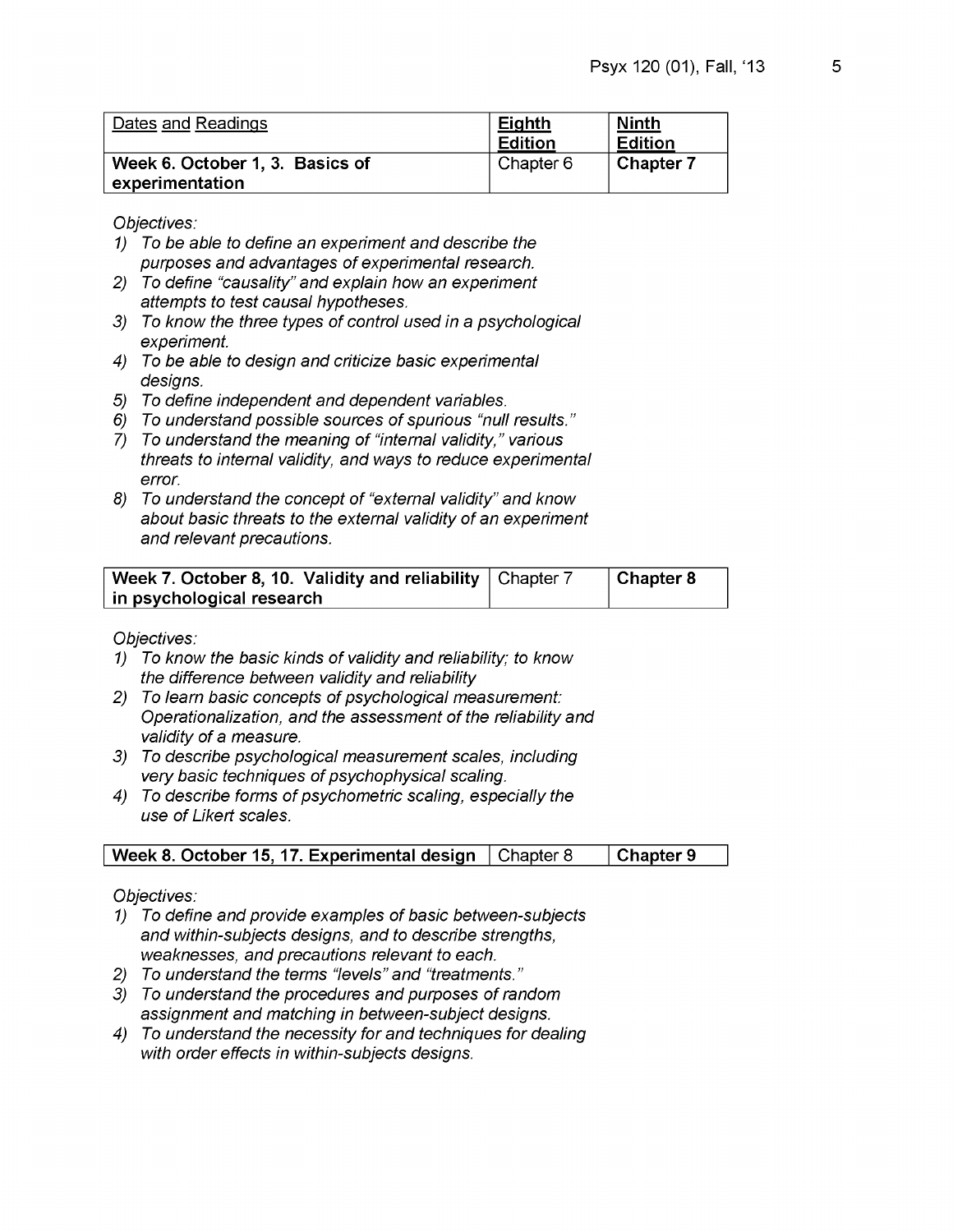| Dates and Readings                                                      | <b>Eighth</b><br>Edition | <b>Ninth</b><br><b>Edition</b> |
|-------------------------------------------------------------------------|--------------------------|--------------------------------|
| Week 9. October 22, 24. Complex design<br>(Second midterm is this week) | Chapter 9                | Chapter 10                     |

- *1) To be able to describe and identify "factorial" designs using both between- and within-subjects methodologies.*
- *2) To understand and be able to explain examples of interactions of independent variables.*
- *3j To be able to identify and define "mixed designs" and "multivariate" research.*

| (Thursday): Exam II -- October 24 | Exam $II -$   | Exam II $-$   |
|-----------------------------------|---------------|---------------|
|                                   | Chapters 5 -  | Chapters 6-   |
|                                   | 8. (Note that | 9. (Note that |
|                                   | Chapter 9 is  | Chapter 10    |
|                                   | not included  | is not        |
|                                   | on Exam II.)  | included on   |
|                                   |               | Exam II.)     |

| Week 10. October 29, 31. Small-n | Chapter 10 | $\vert$ Chapter 11 |
|----------------------------------|------------|--------------------|
| experimentation                  |            |                    |

*Objective:*

*1) To understand basic single-case designs, as well as their advantages and weaknesses.*

| Week 11. November 5, 7. Quasi- | Chapter 11 | $\vert$ Chapter 12 |
|--------------------------------|------------|--------------------|
| experimentation                |            |                    |

- *1) To be able to describe what quasi-experimentation is, as well as its importance and drawbacks.*
- *2) To understand research with "subject variables" or "quasiindependent variables."*
- *3) To understand methods of strengthening quasi-experiments, including the use of "nonequivalent control groups. "*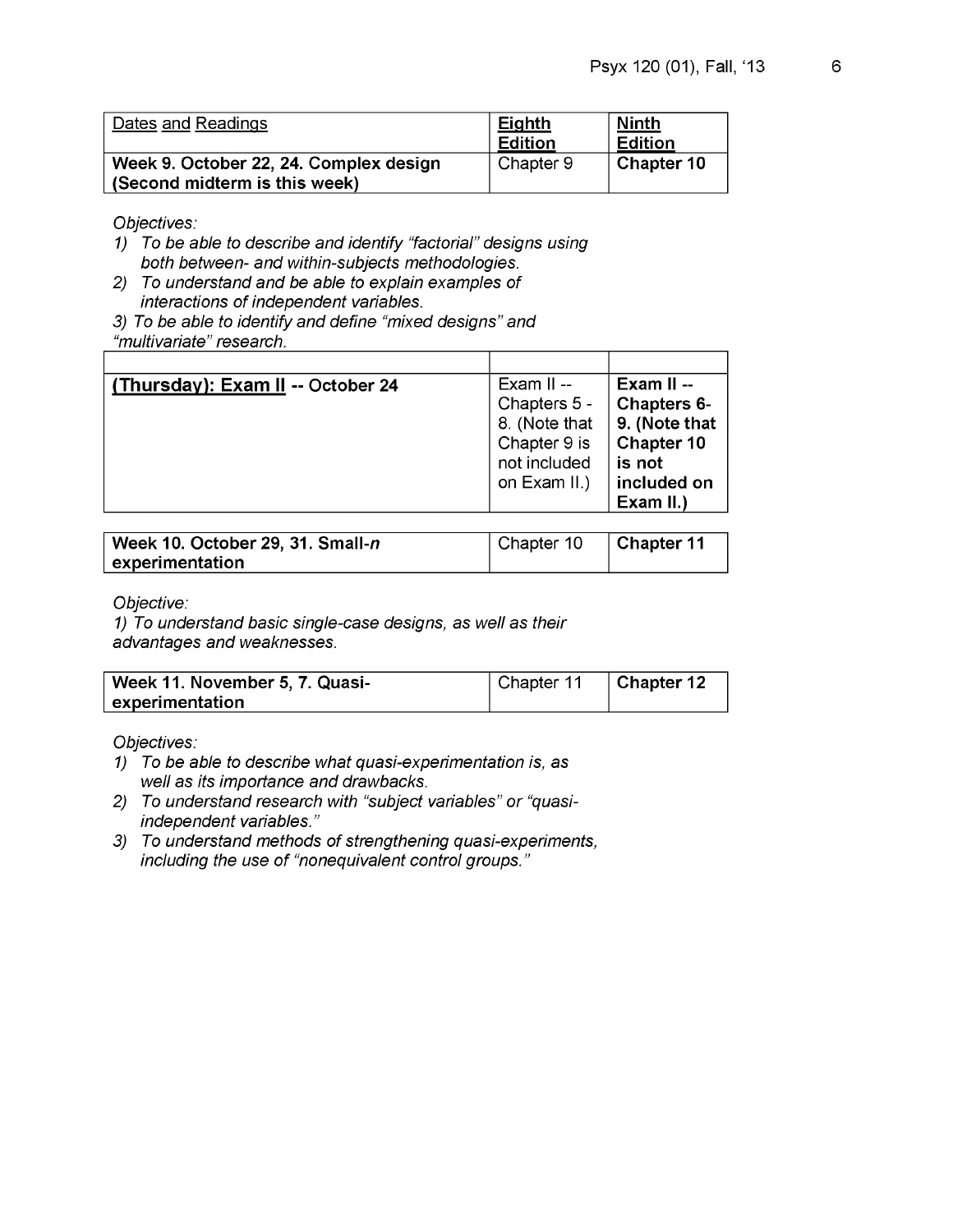| Dates and Readings                                                              | Eighth<br>Edition | <u>Ninth</u><br><b>Edition</b> |
|---------------------------------------------------------------------------------|-------------------|--------------------------------|
| Week 12. November 12, 14 (Nov. 11 Veterans<br>day). Conducting ethical research | Chapter 12        | <b>Chapter 4</b>               |

- *1) To know basic information regarding the ethics of human research. To understand the basic principles of informed consent and understand the functioning of Institutional Review Boards.*
- *2) To understand arguments both for and against research with animals, and to know basic principles regarding the ethical treatment of animals in research.*

| Class project (details to be announced) due |  |
|---------------------------------------------|--|
| in Psychology Office (SB 143), Friday,      |  |
| November $15 \omega$ 4:00 PM.               |  |
|                                             |  |

| Week 13. November 19, 21. Appendices A &                             | Appendices                 | Appendices                 |
|----------------------------------------------------------------------|----------------------------|----------------------------|
| B (brief selections only): Descriptive and<br>inferential statistics | A & B (brief<br>selections | A & B (brief<br>selections |
|                                                                      | only)                      | only)                      |

*Objectives:*

*1) To be able to define (but not compute) basic summary statistics, both measures of central tendency and measures of dispersion. 2) To be able to describe the strengths and weaknesses of various measures of central tendency and measures of*

*dispersion.*

*3) To learn about significance testing, statistical "power", and control of Type I and Type II error.*

| Week 14. November 26 (Nov. 27 - 29 holiday). $\vert$ Chapter 13 | $\vert$ Chapter 13 |
|-----------------------------------------------------------------|--------------------|
| Interpreting the results of research                            |                    |

- *1) To be able to define and give examples of scale attenuation and regression artifacts.*
- *2) To learn the importance of replication and to be able to describe different types of replication.*
- *3) To define "converging operations."*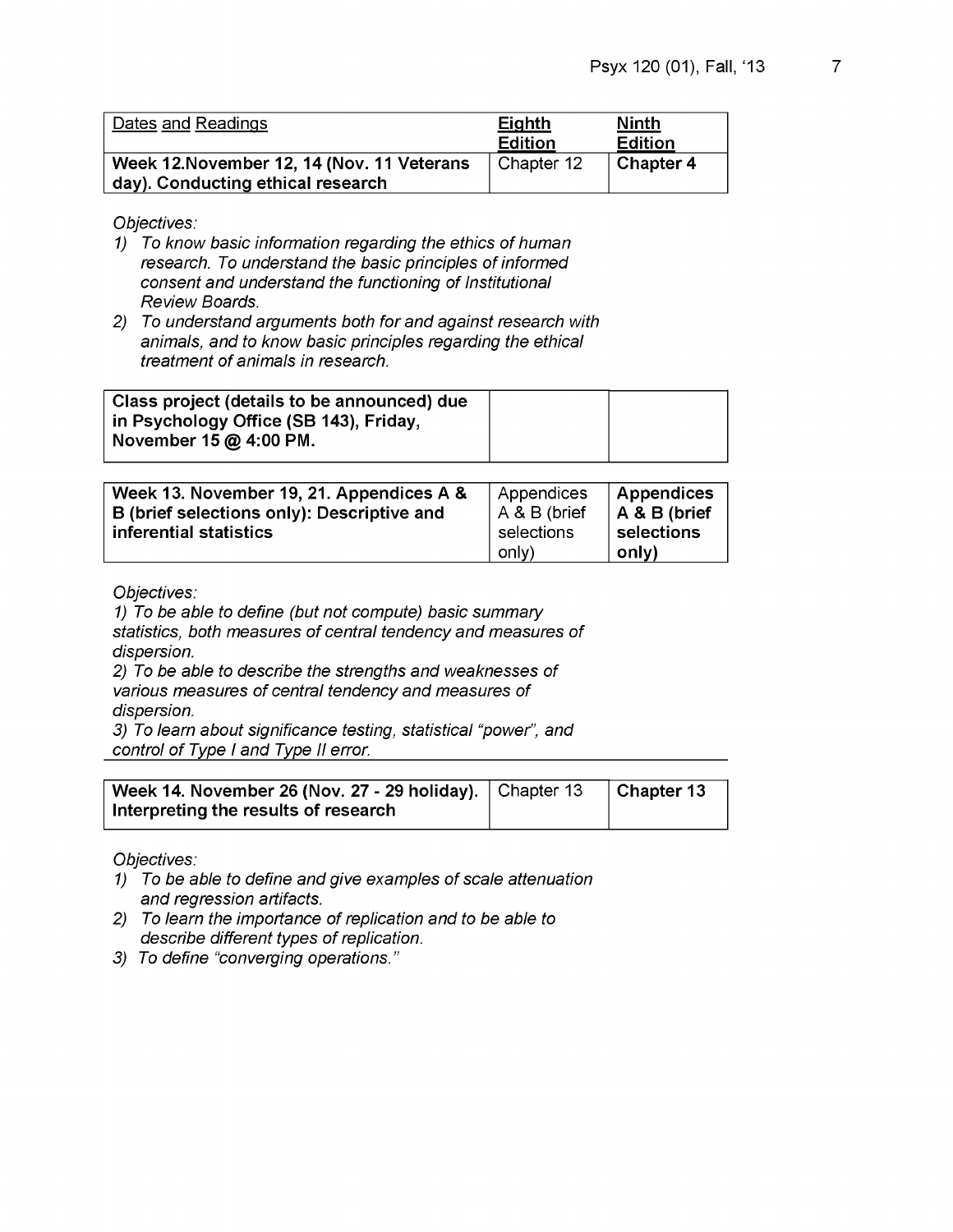| Dates and Readings                                                                               | Eighth<br>Edition | <b>Ninth</b><br>Edition |
|--------------------------------------------------------------------------------------------------|-------------------|-------------------------|
| Week 15. December 3, 5. Presenting research   Chapter 14<br>results (Third midterm is this week) |                   | Chapter 14              |

*1) To know the basic sections of an APA-styie manuscript or article.*

*2) To understand the processes of publishing a research article and of giving an oral presentation.*

| (THURSDAY) Exam III -- December 5<br>and the additional company of the company of the company of the company of the company of the company of the company of | Exam III - Chapters 10, 11,<br>12, 4, and selections from<br>Appendices A and B. (Note<br>that Chapters 13 and 14<br>are not included on Exam<br>Ш |
|--------------------------------------------------------------------------------------------------------------------------------------------------------------|----------------------------------------------------------------------------------------------------------------------------------------------------|
|--------------------------------------------------------------------------------------------------------------------------------------------------------------|----------------------------------------------------------------------------------------------------------------------------------------------------|

#### **Final Exam: 10:10-12:00 Tuesday, December 10, in the room where class is held.**

Note: The final is optional; and, it is comprehensive, including Chapters 13 and 14.

5 extra raw points are awarded for taking the final.

#### **Notes:**

- 1) This schedule is subject to change. Students are responsible for knowing about changes in assignments and schedules that may be announced in class or on Moodle.
- 2) Through the first fifteen (15) instructional days of the semester, students may use CyberBear (http://cyberbear.umt.edu) to drop courses. For courses dropped by the fifteenth instructional day, no fees are charged and courses are not recorded.
- 3) Wednesday, September 4 is (I think) the last day to drop, change a section, or change grading options without a drop/add form. After this date, a grade of "WP" or "WF" will appear on the transcript. Petitions to drop will be granted only in documentable emergency cases. Note that course failure, in and of itself, does not constitute an emergency. There will be no exceptions, so please plan accordingly.
- 4) Students with disabilities have the responsibility to declare their disability to the instructor at the beginning of the course if they require accommodations, and they also have the responsibility to arrange for such accommodations with Disability Services for Students (Lommasson Center 154). The instructor will work collaboratively with the student and DSS to provide these accommodations. If examination accommodations are arranged, please advise the professor and confirm the arrangements before each exam.